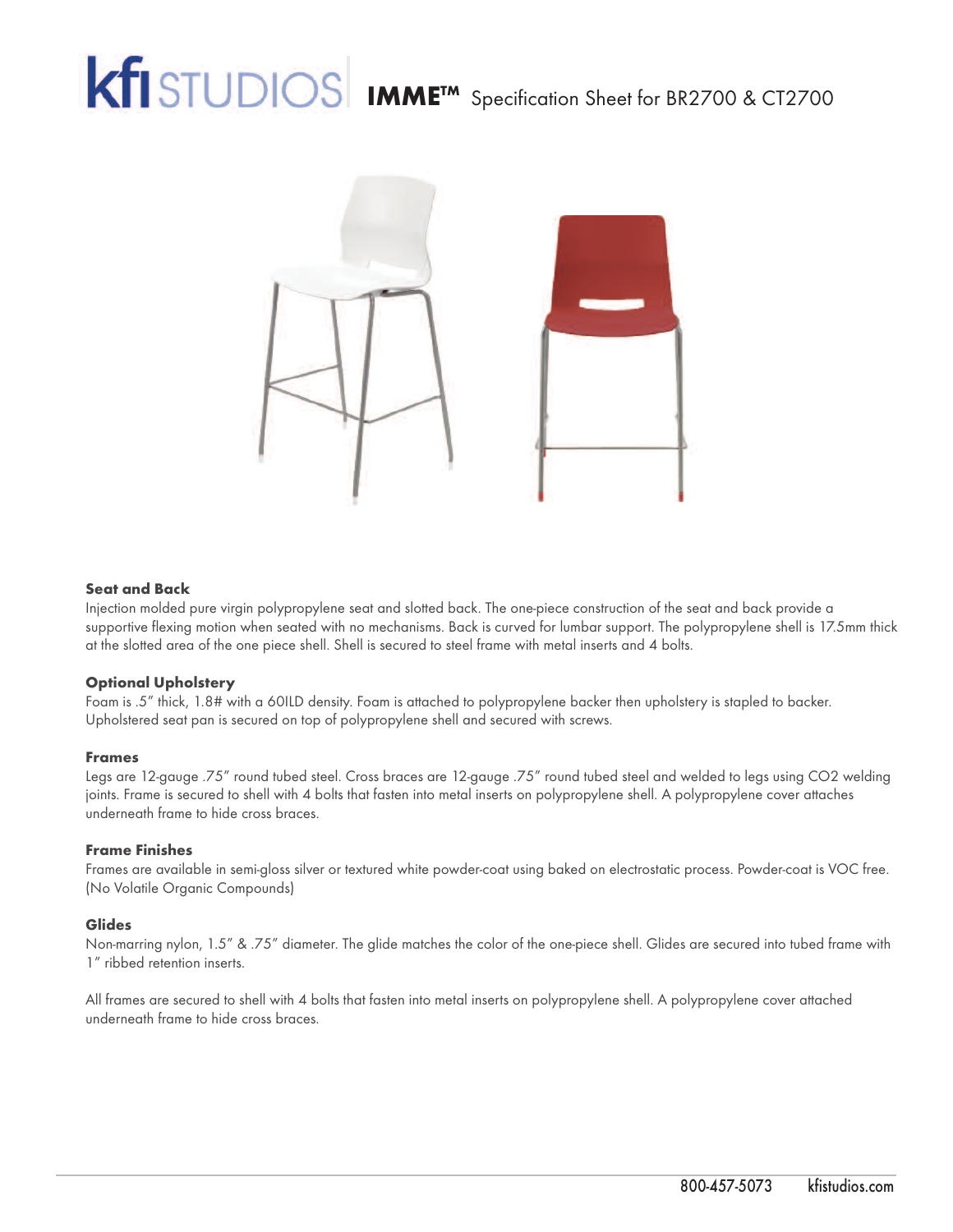



#### **Sustainability**

All Imme products are Indoor Air Quality Gold Certified through Intertek. See full sustainability story at https://www.kfistudios.com/Literature/Environmental

#### **Polypropylene**

5-10% Pre-Consumer Recycled Content.

#### **Frames**

10% Pre-Consumer Recycled Content. VOC free powder-coating process.

#### **Foam**

100% Recyclable. CertiPUR-US certified - no ozone depleters, no mercury, lead, formaldehyde or phthalates. Low VOC (Volatile Organic compound) emissions for indoor air quality.

#### **Glides/Casters**

5-10% Pre-Consumer Recycled Content.

#### **Hardware**

10% Pre-Consumer Recycled Content.

### **Carton/Packaging**

20% Pre-Consumer Recycled Content.

### **Weight Ratings**

All Imme Series are ANSI-BIFMA up to 300 lbs.